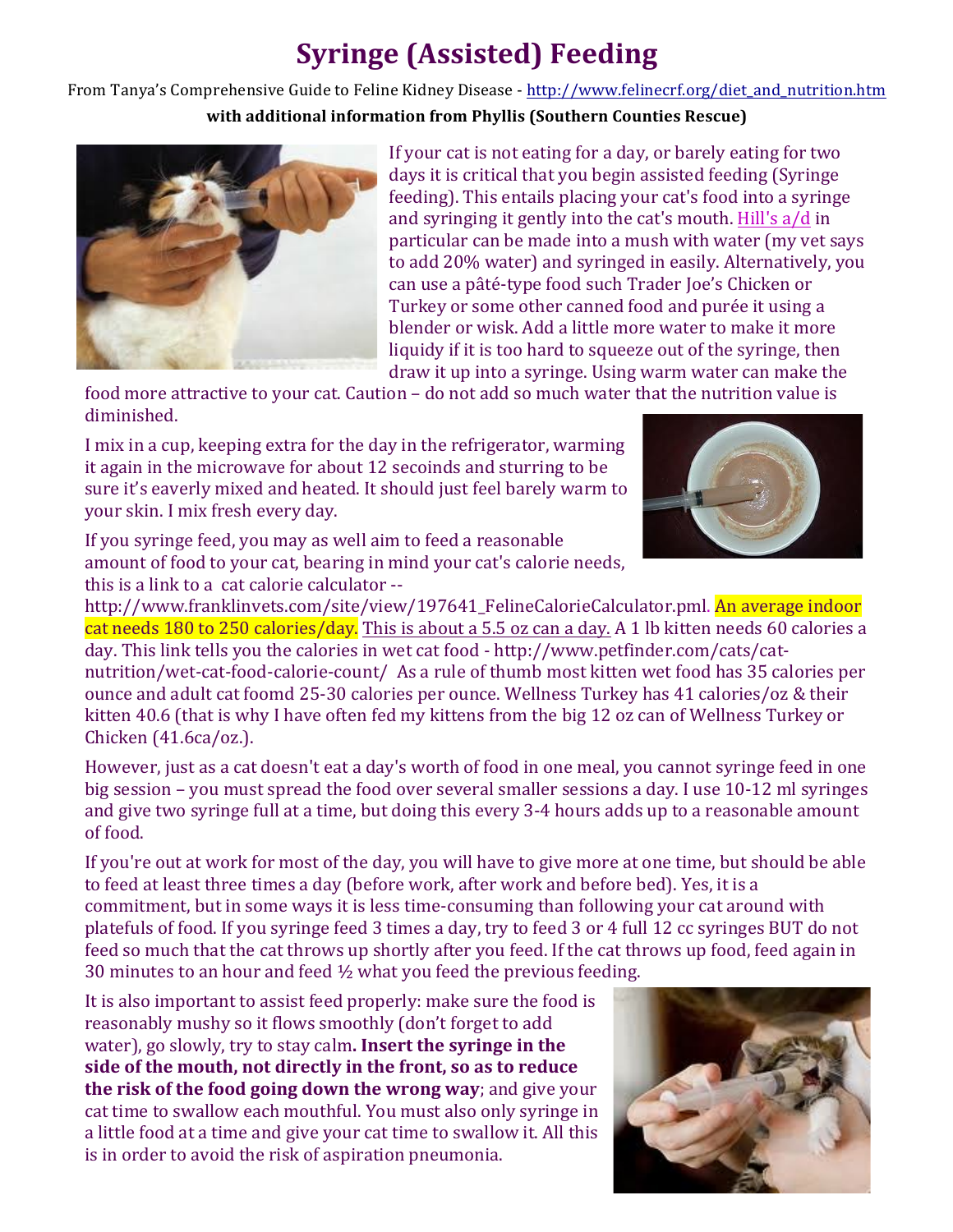Don't worry if your first session doesn't go too well, you and your cat both need time to get used to this new routine. It may be more comfortable for your cat if you warm the food but be careful not to have it too hot, you don't want to burn your cat's mouth.

You can feel really mean when you assist feed, and it doesn't help that some vets claim that if a cat stops eating, it's time to let go. All I can say is, I'm glad that doesn't apply to humans too because, if so. I would have been dead years ago. *Note from Phyllis – I don't agree with any vets suggestion to* put animal down if not eating, it depends on chance of recovery.

Syringe feeding can actually reduce stress for both of you. You know your cat has eaten enough rather than watching anxiously and trying to ascertain if his/her food intake has been sufficient that day. Your cat is not being hassled by you waving twenty different foods under his/her nose. Plus you will also save money by not having to throw away twenty different rejected foods each day.

Kathy assist feeds Toady is a helpful video on how to assist feed a CKD cat.

Syringe feeding Coco is a good, clear video showing Marga feeding Coco (this is in Dutch but you will be able to see what Marga is doing).

## **Feeding Syringes**

Feeding syringes are NOT the same as syringes for fluids or medicines, they have larger and longer openings at the end. Your vet should be able to supply them but they may not have the size that works best for you. You can buy them without prescription on internet.

If they do not have feeding syringes and only offer you one that is used for fluids (smaller & shorter opening) ask if they have any curved tip syringes that are used for flushing wounds, I find these work by just cutting the end off to a wider hole opening.

Several internet sites sells syringes with an "O-ring" made by





Baxa, which last longer and some people find easier to push than standard syringes but tip not as long  $&$ not quite as wide.



Pippins Roost sells ringless syringes which are supposed to last the longest.

The size syringe you should choose depends upon how strong your hands are - the smaller and weaker your hands are, the harder it is to push a larger syringe. I found a 10-12 ml one worked best for me with Tanya. Note from Phyllis – I use the 10-12 mL syringe, having two already full of food if possible or sometimes I use a 20 mL.

## **Feeding Tubes**

If all else fails, your vet may suggest a feeding tube. This is a device which is implanted into your cat and you then simply pour food and medications into it. These tubes can last for up to a year. One advantage of a feeding tube is that you can give water (not the fluids usually used for sub-Qs) orally rather than having to give sub-Qs. *I have also found these a lot less stressful for the cat.* 

Administration of water in sufficient amounts to help maintaining optimal hydration, ease and reliability of administration of medications, and administration of the qualitatively ideal food in sufficient quantity are the main benefits of feeding tubes.

I (Phyllis) have had Oesophageal feeding tubes put into the neck of several cats to save their lives. These were cats that could recover if we could get them to eat, two had Fatty Liver and one had a damaged ear drum that made him stop eating, all 3 survived and are living happy lives today. The tubes were in for about a month. It made feeding, medicating and giving water easy and possible.

Kitty Kollar sells special collars to use with oesophageal feeding tubes. *(I didn't use one.)*